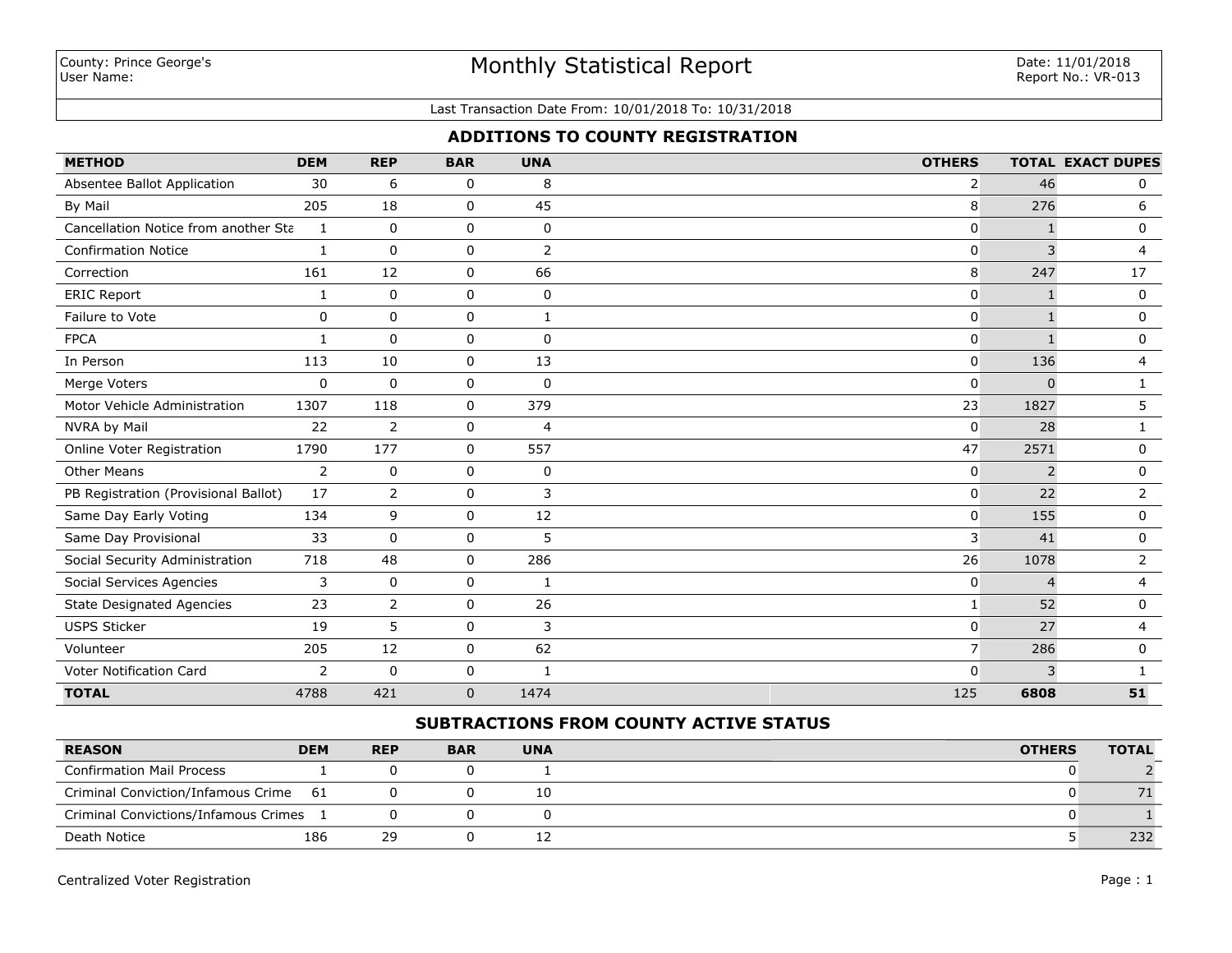County: Prince George's User Name:

| Last Transaction Date From: 10/01/2018 To: 10/31/2018 |         |             |   |          |       |         |  |  |
|-------------------------------------------------------|---------|-------------|---|----------|-------|---------|--|--|
| Death Notices Other than DHMH                         | 0       |             | 0 | 0        |       |         |  |  |
| Duplicate                                             | 0       |             | 0 | 0        |       |         |  |  |
| ID Not Verified                                       | 55      |             | 0 | 28       |       | 87      |  |  |
| Incomplete Application                                | 10      | 0           | 0 |          |       | 12      |  |  |
| Moved Out of State                                    | 324     | 35          | 0 | 82       | 18    | 459     |  |  |
| Non-Citizen                                           | 0       | $\mathbf 0$ | 0 |          |       |         |  |  |
| Not Eligible                                          |         | $\mathbf 0$ | 0 |          |       |         |  |  |
| <b>PCC-Potential Criminal Conviction</b>              | 4       | $\Omega$    | 0 | $\Omega$ |       |         |  |  |
| Voter Request                                         |         | $\Omega$    | 0 | $\Omega$ |       |         |  |  |
| Duplicate/Merged                                      | 16      | 3           | 0 |          |       | 26      |  |  |
| County Transfer Out                                   | $-1434$ | $-172$      | 0 | $-331$   | $-40$ | $-1977$ |  |  |
| <b>TOTAL</b>                                          | 2097    | 243         | 0 | 474      | 67    | 2881    |  |  |

## **AFFILIATION CHANGES**

| <b>CHANGE</b> | <b>DEM</b> | <b>REP</b> | <b>BAR</b> | <b>UNA</b> | <b>OTHERS</b> | <b>TOTAL</b> |
|---------------|------------|------------|------------|------------|---------------|--------------|
| From          | 722        | 181        |            | 607        | 149           | 1659         |
| To            | 601        | 194        |            | 707        | 157           | 1659         |
| <b>TOTAL</b>  | $-121$     | ∸~         |            | 100        |               | 0            |

## **CURRENT ACTIVE REGISTRATION**

| <b>ACTIVITY</b>              | <b>DEM</b> | <b>REP</b> | <b>BAR</b> | <b>UNA</b> | <b>OTHERS</b> | <b>TOTAL</b> |
|------------------------------|------------|------------|------------|------------|---------------|--------------|
| <b>BEGINNING OF REPORT</b>   | 457719     | 40506      | 0          | 68277      | 14046         | 580548       |
| ADDITIONS $(+)$              | 4788       | 421        | 0          | 1474       | 125           | 6808         |
| REINSTATED (+)               | 176        | 12         | 0          | 46         | 6             | 240          |
| CANCELLED (-)                | $-593$     | -68        | 0          | $-113$     | $-25$         | $-799$       |
| COUNTY TRANSFER OUT (-)      | $-1434$    | $-172$     | 0          | $-331$     | $-40$         | $-1977$      |
| AFFILIATION CHANGES (+ OR -) | $-121$     | -13        | 0          | 100        | 8             | $\Omega$     |
| * INACTIVATED (-)            |            | $-1$       | 0          | 0          | O             | $-1$         |
| $*$ REACTIVATED $(+)$        | 336        | 14         | 0          | 62         | 6             | 418          |
| <b>END OF REPORT TOTALS</b>  | 460871     | 40725      | 0          | 69515      | 14126         | 585237       |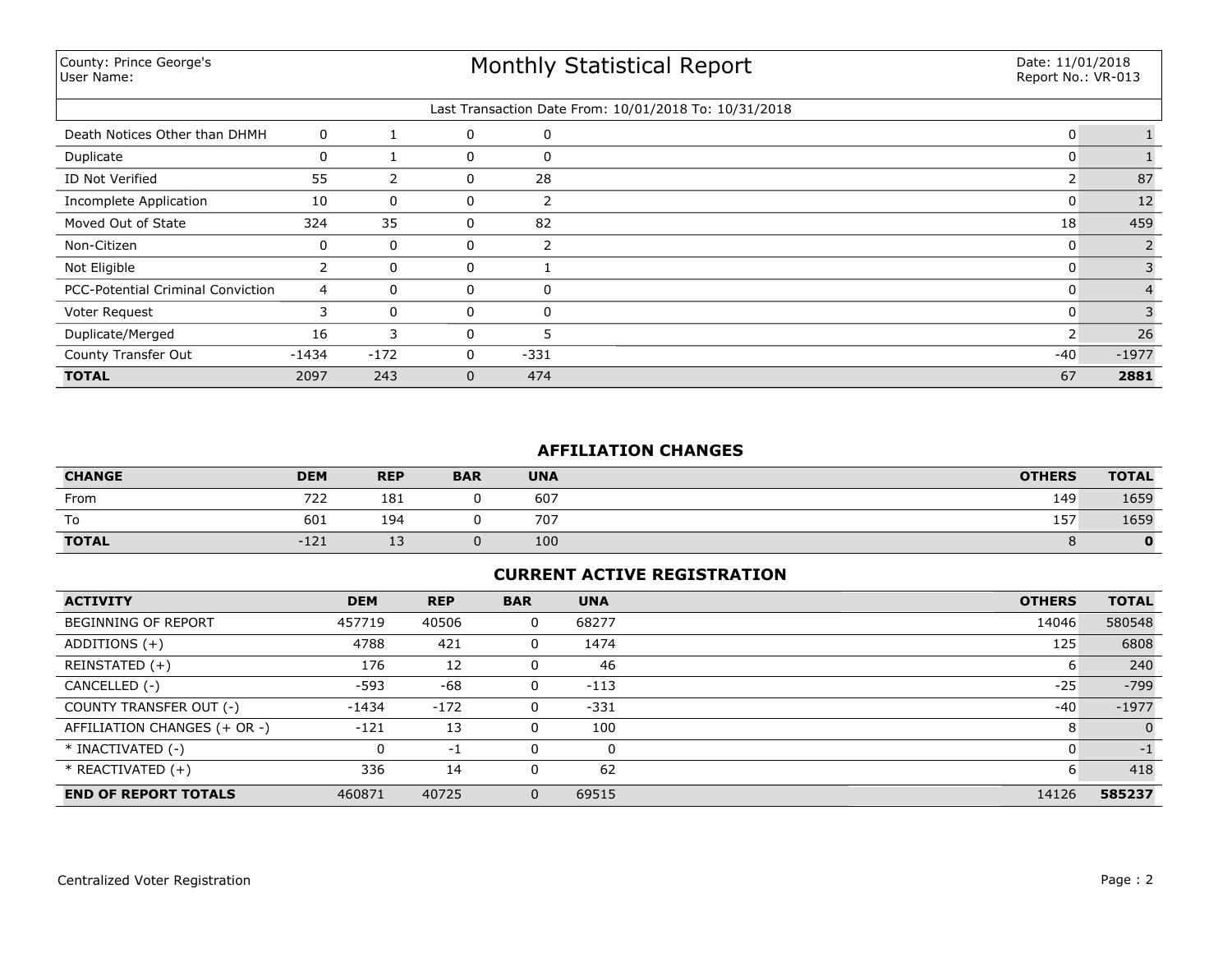#### Last Transaction Date From: 10/01/2018 To: 10/31/2018

### **INACTIVE REGISTRATION**

### **SUBTRACTIONS FROM COUNTY INACTIVE STATUS**

| <b>REASON</b>                       | <b>DEM</b>     | <b>REP</b>   | <b>BAR</b>  | <b>UNA</b>     | <b>OTHERS</b>  | <b>TOTAL</b>   |
|-------------------------------------|----------------|--------------|-------------|----------------|----------------|----------------|
| Absentee Ballot Application         | 11             | 2            | 0           | $\overline{2}$ | $\mathbf 0$    | 15             |
| By Mail                             | 24             | $\mathsf 0$  | $\mathsf 0$ | 5              | $\overline{2}$ | 31             |
| <b>Confirmation Notice</b>          | 12             | 0            | 0           | 4              | 0              | 16             |
| Correction                          | 5              | 0            | 0           | 0              | 0              | 5              |
| Criminal Conviction/Infamous Crime  | 9              | $\mathbf{1}$ | 0           | 1              | $\mathbf 0$    | $11\,$         |
| Death Notice                        | $\mathbf{2}$   | $\mathbf{1}$ | 0           | 1              | $\mathbf{0}$   | $\overline{4}$ |
| Department of Health and Mental Hyc | $\mathbf{1}$   | 0            | 0           | 0              | $\mathbf 0$    | $\mathbf 1$    |
| <b>FPCA</b>                         | $\overline{2}$ | 0            | 0           | $\pmb{0}$      | $\mathbf 0$    | $\mathsf{2}$   |
| ID Not Verified                     | $\mathbf{1}$   | $\mathbf 0$  | 0           | $\pmb{0}$      | $\mathbf 0$    | $\mathbf 1$    |
| In Person                           | 6              | 1            | 0           | 1              | $\mathbf{0}$   | $\,$ 8 $\,$    |
| Mental Incompetence                 | $\mathbf{0}$   | 1            | 0           | $\mathbf{1}$   | $\mathbf{0}$   | $\overline{2}$ |
| Motor Vehicle Administration        | 75             | 0            | 0           | 9              | $\Omega$       | 84             |
| Moved Out of State                  | 637            | 96           | 0           | 181            | 22             | 936            |
| Non-Citizen                         | $\overline{2}$ | 0            | $\pmb{0}$   | $\pmb{0}$      | $\mathbf 0$    | $\overline{2}$ |
| Online Voter Registration           | 179            | 8            | $\mathbf 0$ | 38             | 5              | 230            |
| Provisional Ballot Change           | 2              | 0            | 0           | $\mathbf 0$    | $\mathbf 0$    | $\overline{2}$ |
| Same Day Early Voting               | 8              | $\mathbf 0$  | $\mathsf 0$ | $\pmb{0}$      | 0              | $\bf 8$        |
| Same Day Provisional                | 1              | 0            | 0           | 0              | $\mathbf 0$    | $\mathbf 1$    |
| <b>State Designated Agencies</b>    | 5              | 0            | 0           | 2              | $\mathbf 0$    | $\overline{7}$ |
| <b>USPS Sticker</b>                 | $\mathbf 0$    | 0            | 0           | $\mathbf{1}$   | $\mathbf 0$    | $\mathbf 1$    |
| Volunteer                           | 5              | $\mathbf 0$  | 0           | 2              | $\mathbf 0$    | $\overline{7}$ |
| Duplicate/Merged                    | $\mathbf{0}$   | 0            | 0           | $\mathbf{1}$   | $\mathbf 0$    | $\mathbf 1$    |
| County Transfer Out                 | $-64$          | $-8$         | $\mathbf 0$ | $-17$          | $-1$           | $-90$          |
| <b>TOTAL</b>                        | 1051           | 118          | $\mathbf 0$ | 266            | 30             | 1465           |

## **CURRENT INACTIVE REGISTRATION**